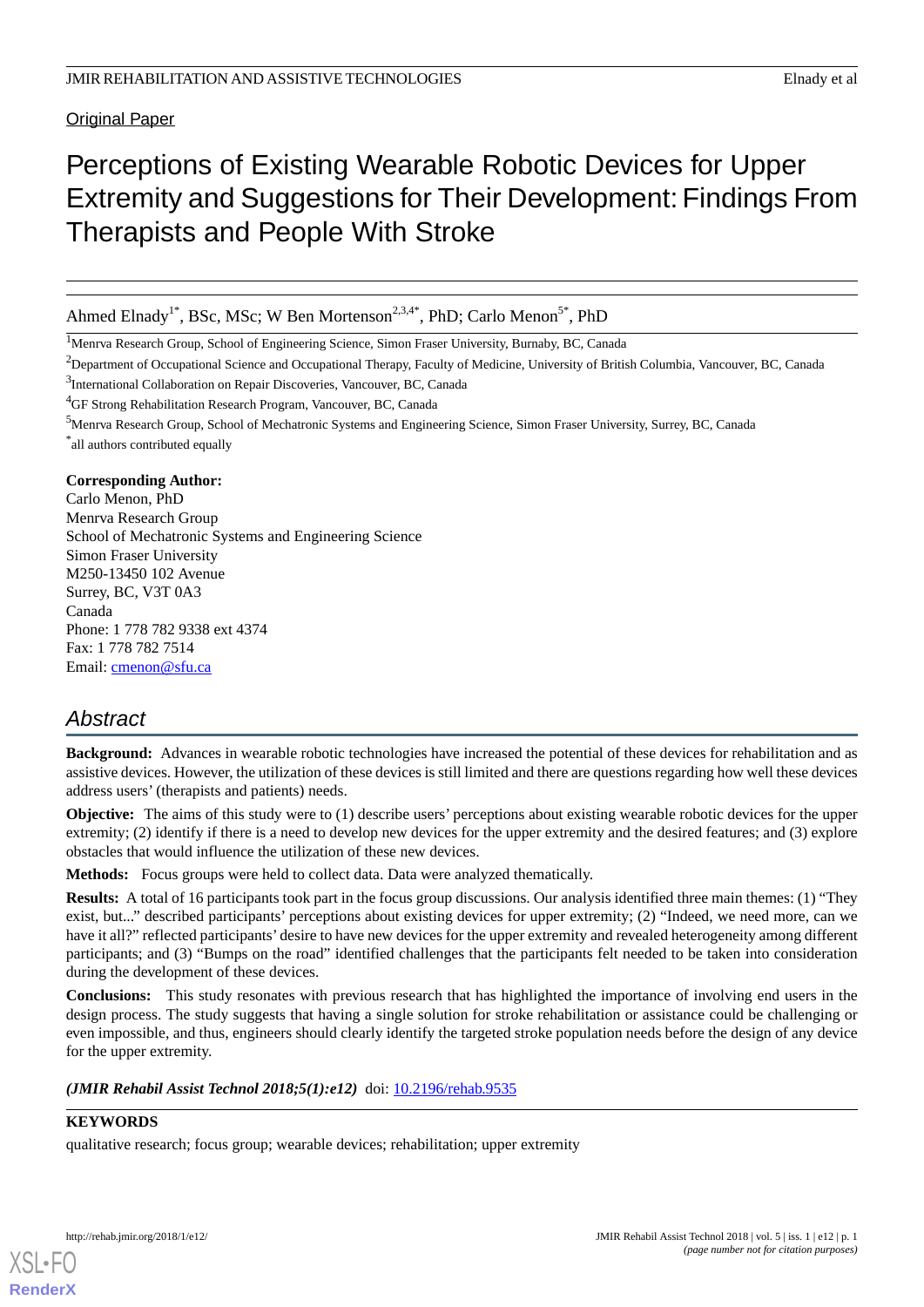# *Introduction*

Traditional, hospital-based stroke rehabilitation can be labor-intensive and expensive. In the United States alone, the direct and indirect cost for stroke rehabilitation is about US \$36.5 billion per year [[1\]](#page-8-0). From 2012 to 2030, the total direct annual stroke-related medical costs are expected to increase from US \$71.55 billion to US \$184.13 billion [\[2](#page-8-1)]. Furthermore, outcomes from rehabilitation are inconsistent across individuals, and recovery is hard to predict. Given these uncertainties, numerous technological approaches have been tested in an effort to improve rehabilitation outcomes and reduce the cost of stroke rehabilitation [[3\]](#page-8-2). In recent years, interest has grown in the use of wearable robotic devices (ie, devices worn by human operators, whether to supplement the function of a limb or to replace it and thus enhance a person's motion or physical abilities [[4\]](#page-8-3)) that aim to restore mobility in stroke population [[5](#page-8-4)[-16](#page-8-5)]. However, many of these devices have been developed from a technology-centered perspective, where engineers develop systems needed to provide upper extremity rehabilitation or assistance with little user input [\[17](#page-8-6)]. Moreover, designers are either unaware of the needs of users with different capabilities, or do not know how to accommodate their needs into the design cycle [[18\]](#page-9-0). The lack of involvement of end users in the design process results in a failure to gain users' acceptance and approval [[19\]](#page-9-1).

Given the multiple factors that affect a user's decisions to use or adopt different types of devices and technologies in the clinical practice, it has been recommended that users should be involved throughout the design process; this approach is known as user-centered design. This approach is intended to help designers identify relevant aspects and different factors that should inform their design choices [\[20](#page-9-2)]. User-centered design has emerged in the last 30 years as an alternative approach to traditional engineering effort [\[21](#page-9-3)]. The purpose of user-centered design approach is to serve the user and not just the use of a specific technology. Additionally, it is an iterative process with an ultimate goal to develop usable systems and thus prompt their clinical utilization [\[22](#page-9-4)]. Unfortunately, little research has been conducted to explore and understand users' perceptions and their viewpoints regarding these devices and technologies [[23](#page-9-5)[-26](#page-9-6)].

Given the uncertainties about the utility of existing devices for the upper extremities and the desire to develop better ones, we conducted a study with three main objectives:

- 1. Explore the users' perceptions of existing devices and technologies for upper extremities and thus identify reasons that would affect whether they would use or not use these devices.
- 2. Investigate whether there is a need to develop new devices.
- 3. Identify different factors that would limit the utilization of any future devices for the upper extremities.

# *Methods*

# **Setting, Participants, and Recruitment**

The exploratory nature of this study lends itself to qualitative methods. Focus group discussions were the primary method of data collection for this study [\[27\]](#page-9-7). Focus groups have advantages over other data collection tools such as one-to-one interviews and surveys, as they accommodate large number of people having common interests in a specific topic [\[28](#page-9-8)] and enable the collection of information in a short time [[29\]](#page-9-9). We have reported the study using the consolidated criteria for reporting qualitative research [\[30](#page-9-10)]. The study was approved by local universities and health authorities ethical review boards (REB: # 2012s0527, BREB #: H16-01085, and VCHRI: # V16-01085).

The study took place in the province of British Columbia, Canada. In this jurisdiction, there is very limited public funding available for assistive technologies (eg, disability benefits or basic medical disability plan), so most people need to rely on personal finances or extended health insurance benefits to obtain these devices [[31\]](#page-9-11). Two groups of participants were invited to participate in the study. The first group was for people with stroke who had ongoing upper limb mobility problems and had experience with or interest in robotic devices. The second group was for occupational therapists and physical therapists who had at least 1 year of professional experience working with either seniors or people with stroke or were interested in robotic devices. Participants with stroke were recruited through distribution of advertisements to community centers and local supportive groups (eg, local stroke clubs). Therapists were recruited through email distribution of a letter of initial contact and posted advertisements. All participants provided informed consent. The second author knew some of the therapists who participated in the study casually as members of the same discipline.

### **Data Collection**

The second author, an occupational therapist who has extensive experience with individuals with neurological disorders and focus group facilitation, moderated the focus groups. During focus group interviews, participants were led through a series of questions following an interview guide that was developed after extensive discussions and review with qualitative research experts with experience in conducting focus groups. The focus group interview guide went through multiple revision cycles to make sure that the questions would be understandable by the participants [\(Multimedia Appendix 1\)](#page-8-7). Questions probed the participants' experiences and views of current therapeutic technologies and devices used for upper extremity, desirable features for future technology designed to rehabilitate the upper limb, and perceived barriers to use of technologies and robotic devices.

The study was conducted in a local rehabilitation center where discussions included the participants and the researchers only. At the beginning of each group, the moderator introduced the purpose of the focus group, the ground rules, the process, and the objectives of the discussion. During the introduction, the moderator reiterated the purpose of the study and encouraged an open climate for all participants to express their opinions

 $XSI - F($ **[RenderX](http://www.renderx.com/)**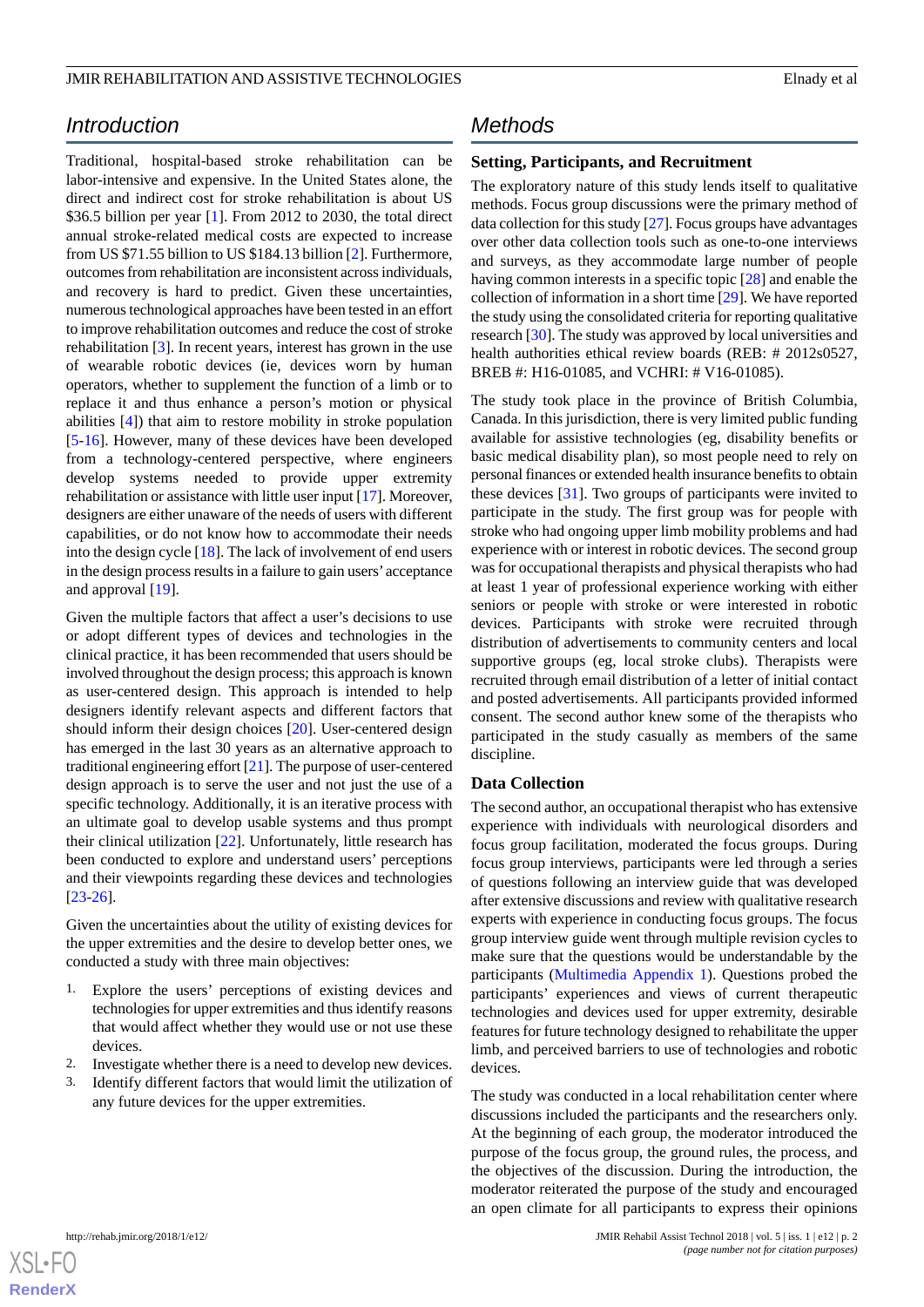freely. The moderator facilitated the discussion to allow the participants to enrich the conversation through interactions with each other. The first author took field notes to offer an additional perspective of the focus group findings and to provide a nuanced context of each group. The focus groups were audiorecorded and later transcribed verbatim by a research assistant. Both the first and second authors reviewed all the transcriptions to confirm the content and to identify any missing data or any discrepancies. Transcripts identified participants and researchers by numbers so that perceptions or contributions of everyone could be tracked anonymously. To further protect participants anonymity, all proper nouns (describing places or other people) were replaced with pseudonyms, and we limited the amount of personal information revealed about each participant, and we did not report quotes that might enable the participant's identity to be easily inferred (eg, if the situation or event was very unique).

# **Data Analysis**

Transcripts and filed notes were analyzed thematically through a process outlined by Braun and Clarke [[32\]](#page-9-12). This involved becoming familiar with the data, generating initial codes, searching for themes, reviewing themes, and defining and naming themes. The first two authors used Microsoft Excel to initially code interview transcripts, observation notes, and debriefing, following data collection sessions independently

and then worked collaboratively to develop an initial coding guide, which was then applied to all of the data and eventually amalgamated into subthemes and themes.

We used two different strategies to promote trustworthiness: triangulation and reflexivity. Triangulation of participants involved the inclusion of people with stroke and clinicians. There was also triangulation of researchers as noted above. Field observation notes and debriefing following data collection sessions between the first two authors were used to facilitate reflexivity [[33\]](#page-9-13). We were interested in developing new devices for upper extremity, so that may have prejudiced the researchers against existing devices. To guard against this, we tried to probe for positive features of existing technologies.

# *Results*

We conducted four focus groups from September 2016 to October 2016: one for people with stroke and three for therapists. The focus group for people with stroke included 8 participants and lasted for 90 min. The three focus groups for therapists included 8 participants (2-3 each), and each lasted for almost 45 min. [Tables 1](#page-2-0) and [2](#page-3-0) show the demographic characteristics of people with stroke and therapists who joined the focus groups interviews, respectively. Our analysis of the interview data and field notes identified three main themes and 11 subthemes as described in [Textbox 1](#page-3-1) and detailed below.

<span id="page-2-0"></span>**Table 1.** Demographic characteristics of participants (people with stroke, n=8).

| Characteristics                 | $n$ (%) |  |  |
|---------------------------------|---------|--|--|
| $\operatorname{\sf{Gender}}$    |         |  |  |
| Female                          | 1(13)   |  |  |
| Male                            | 7(87)   |  |  |
| Age in years                    |         |  |  |
| $50 - 60$                       | 1(13)   |  |  |
| $61 - 70$                       | 5(62)   |  |  |
| >70                             | 2(25)   |  |  |
| <b>Stroke duration in years</b> |         |  |  |
| $<$ 5                           | 1(13)   |  |  |
| $5 - 10$                        | 3(37)   |  |  |
| ${>}10$                         | 4(50)   |  |  |
| Handedness                      |         |  |  |
| Right                           | 8(100)  |  |  |
| <b>Affected hand</b>            |         |  |  |
| Right                           | 3(38)   |  |  |
| Left                            | 5(62)   |  |  |

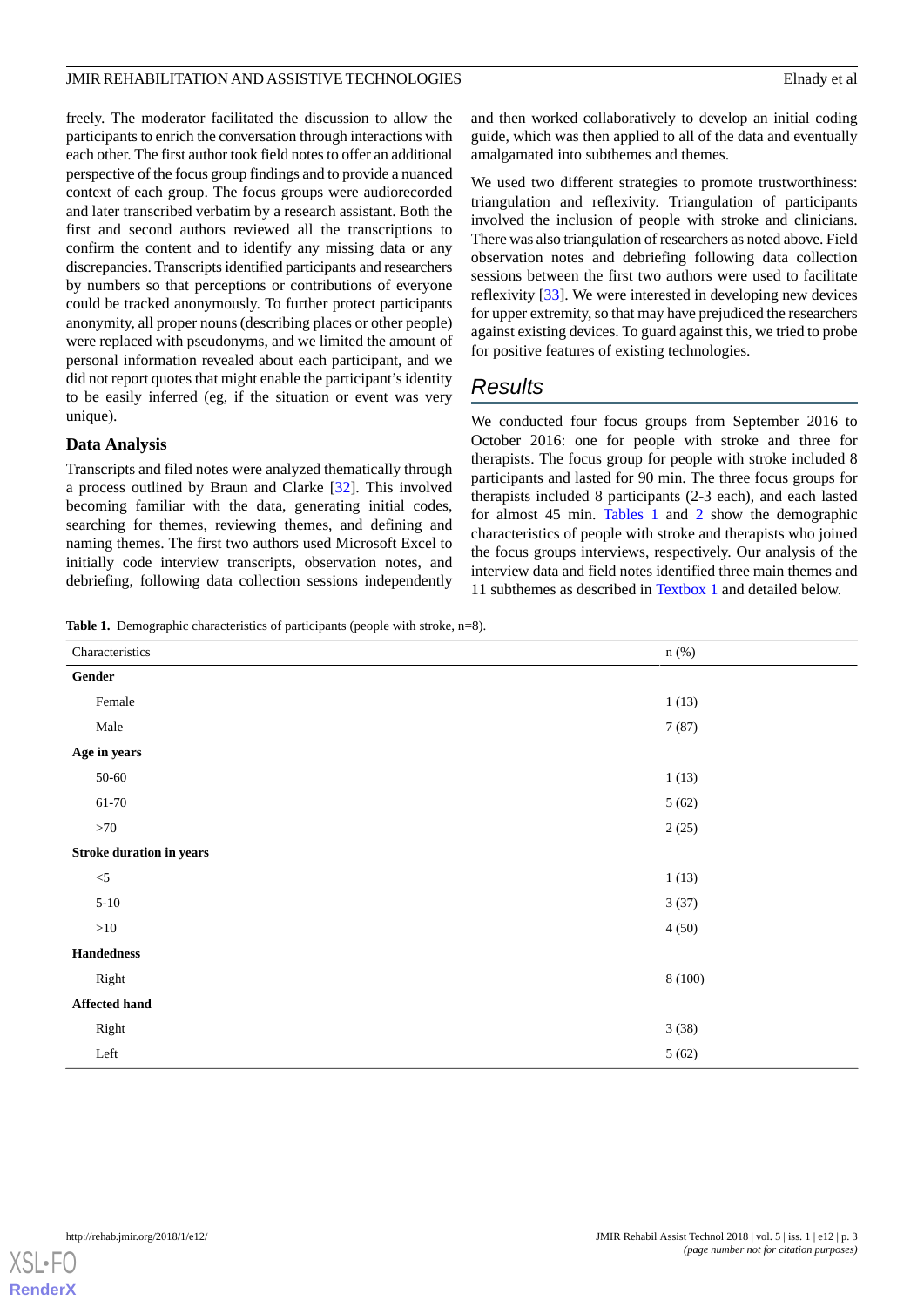<span id="page-3-0"></span>**Table 2.** Demographic characteristics of participants (therapists, n=8, all females).

| Characteristics                  | $n$ (%) |  |
|----------------------------------|---------|--|
| Age in years                     |         |  |
| $30 - 40$                        | 4(50)   |  |
| $40 - 50$                        | 2(25)   |  |
| 50-60                            | 2(25)   |  |
| <b>Profession</b>                |         |  |
| Physiotherapist                  | 4(50)   |  |
| Occupational therapist           | 2(25)   |  |
| Rehabilitation assistant         | 2(25)   |  |
| Professional experience in years |         |  |
| $<$ 5                            | 1(13)   |  |
| $5 - 10$                         | 2(25)   |  |
| $11 - 15$                        | 3(36)   |  |
| $16 - 20$                        | 1(13)   |  |
| $>20$                            | 1(13)   |  |

#### <span id="page-3-1"></span>**Textbox 1.** Summary of main themes and subthemes.

| 1. | They exist, but                                |
|----|------------------------------------------------|
|    | Existing devices and technologies<br>$\bullet$ |
|    | Cost-effectiveness<br>$\bullet$                |
|    | Doubts on efficiency<br>$\bullet$              |
|    | Compromise the independence<br>٠               |
| 2. | Indeed, we need more. Can we have it all?      |
|    | Assistance vs rehabilitation<br>$\bullet$      |
|    | Distal vs proximal<br>$\bullet$                |
|    | Portability vs complexity<br>$\bullet$         |
|    | Activation and motivation<br>$\bullet$         |
| 3. | Bumps on the road                              |
|    | Single solution is challenging<br>$\bullet$    |
|    | Ensure accessibility                           |
|    |                                                |

Setup time and learning curve

# **Theme 1: "They Exist, but..."**

The first theme described participants' experience with existing devices and technologies for upper extremity. Subthemes described participants'knowledge of existing devices and factors limiting their utilization.

All participants had knowledge about existing passive or nonrobotic devices for upper extremity. For example, one participant with stroke indicated that sometimes he used slings for stabilization. Another participant with stroke mentioned a device used for wrist and fingers extension to decrease spasticity:

*The [Saebo] is a manual device for the hand with springs on it, looks like a glove. After exercising the fingers, turn the fingers on.*

A therapist described using passive devices to decrease spasticity, maintain range of motion, and to avoid subluxation of the shoulder:

*We use resting hand splints with our stroke clients..., for...night time, helping to...maintain range and manage their spasticity and we have a couple different shoulder supports for like hemiplegic shoulders, subluxation of the shoulder.*

Thus, these devices were widely known and used for different joints and different reasons.

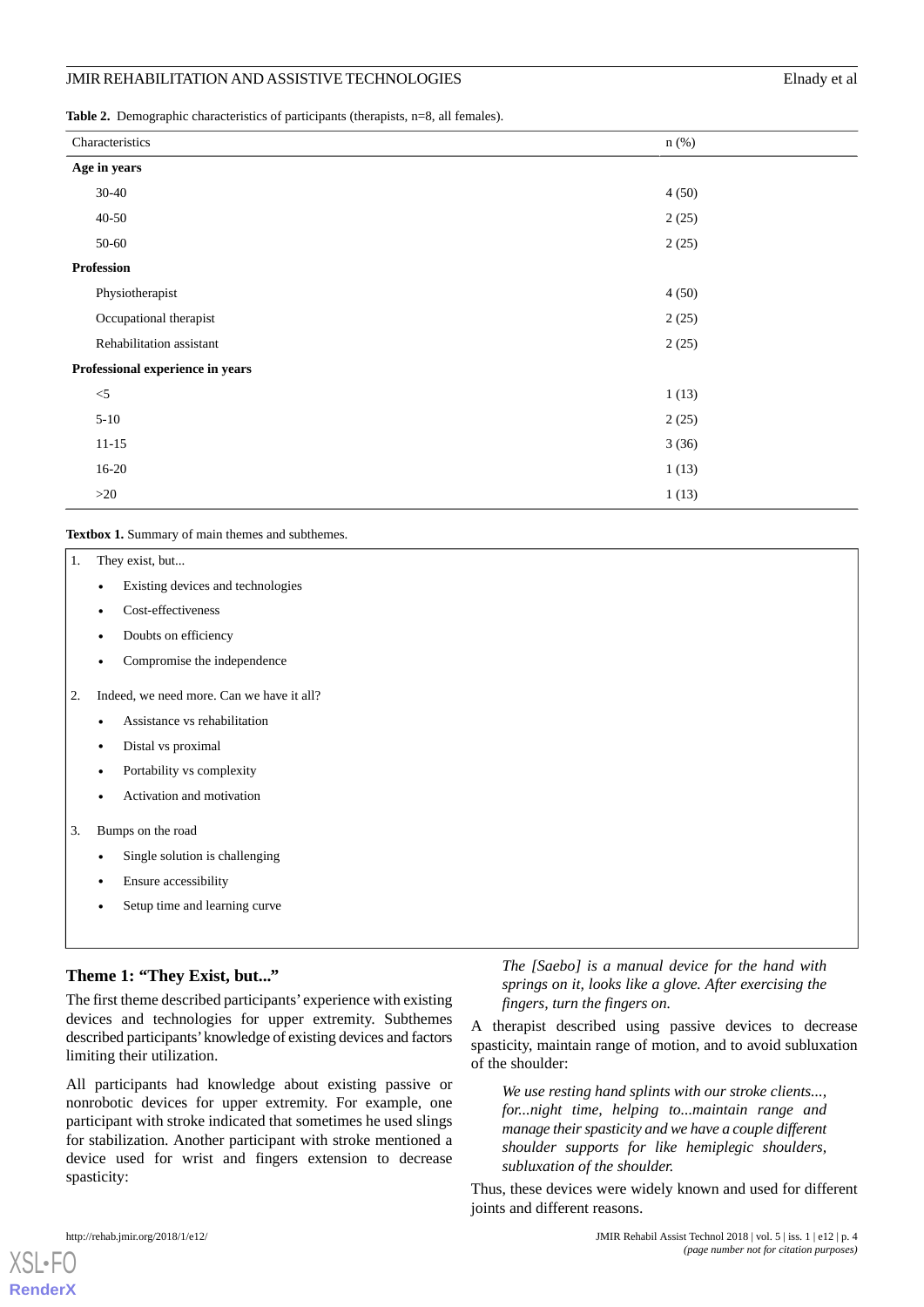Available active devices for upper extremity were not as popular as the passive ones. Only one stroke participant mentioned a commercially available active device for upper extremity. He stated the following:

*The [Bioness] opens my hand and closes it. My hand naturally tells itself [to do this]. So this helps my hand. It's electronic.*

Participants mentioned that the utilization of existing devices was limited because of many issues. Participants went through some barriers such as the initial cost, doubts on the efficacy of such devices, interfering with their activities, and compromising their independence.

All participants reported that the initial cost of any device would affect their decision to adopt it (as for therapists) or to use it (as for people with stroke). For example, one participant with stroke considered the cost of a device he had before was overpriced. Another example is a therapist who described a device developed a few years ago and was unaffordable for her clients. She stated the following:

*I can recall an in service with a splint a number of years ago when they came in and showed us I would call it, sort of robotic like, where it helps them to do a certain pattern of movement. But quite expensive, we didn't really think...our clients would be able to afford it.*

The cost was an important consideration not only for patients but also for therapists who could potentially act as gatekeepers to these devices. Thus, a high cost could potentially hinder the utilization of any device for upper extremity rehabilitation.

Limited evidence of clinical utility of existing upper extremity devices was considered as a barrier. For example, one participant with stroke shared his experience with a company that sells a device for the upper extremity. He stated the following:

*By the way, I talked to [a company] last week...They still have not written a manual for recovery,...they still do not have clinical trials.*

Another participant with stroke questioned the efficacy of rehabilitation in general. He stated the following:

*I am completely paralyzed on the left side and with probably no chance to recover, I don't know what to do but robotic devices, I see this stuff on the computer and YouTube. But without [the] brain active, doesn't do any good.*

These doubts about the efficacy of existing devices for upper extremity rehabilitation were considered a barrier to their utilization.

The size of upper extremity devices was a barrier, given a perception that available devices are either bulky or uncomfortable. A therapist indicated that the size of many devices was annoying for her clients, as she wanted her clients to use these devices while they are sleeping; however, there was an issue with adherence. She stated the following:

*A lot of people say they don't like to wear the splint [ie, a passive device to maintain wrist or hand posture*

*and to decrease spasticity] because it's bulky...People don't wear these devices because the Velcro catches on their sheets.*

Thus, the size of upper extremity devices was a limiting factor that might prevent some people from using them.

Participants were concerned about the long-term implications of device use. A stroke participant shared his experience from the acute phase of his injury and suggested that relying on assistive devices would have compromised his independence. He stated the following:

*I had my stroke 9 years ago hemiplegic...I could not eat, and I could not talk... was completely paralyzed on the right side...From the beginning; I was against devices to help me, because I did not want to rely [on] high tech.*

Another stroke participant shared similar experience after being discharged from the hospital, as he refused to rely on wheelchair as an assistive device. He stated the following:

*When I came home back [released from the hospital] my kid brought me a wheelchair,...I said never, I would get into one of these,...I am walking around for 6 months now.*

Thus, concerns about the long-term impact of these devices on participants represented a disincentive for their use among some participants.

# **Theme 2: "Indeed, we Need More. Can we Have it all?"**

All participants identified a need to develop new devices for upper extremity. Participants with stroke mentioned personal reasons to develop new devices, as they were keen to have assistive devices to help in daily life activities (such as word processing or typing, cooking, drinking, etc). One participant with stroke indicated that she wanted devices to help in her kitchen:

*Try cooking with it,...you're holding onto a bowl and not holding on very well...You're stirring well in it but it's going all over the place on the floor.*

In contrast, therapists' needs were more diverse and covered larger spectrum of potential users. For example, a therapist wanted to have devices that would complement traditional therapy, such as a preparation for rehabilitation sessions to reduce the traditional therapy sessions as an adjunct to the therapy. He stated the following:

*You know we're talking active rehab, prepping it for therapy sessions or for use in the therapy session. Or potentially you could still say it was part of your therapy session.*

Thus, the needs were different; participants with stroke were in the favor of assistive devices, whereas therapists demonstrated a preference for therapeutic devices.

All participants with stroke suggested developing new devices for hand and fingers. To illustrate this need, one participant with stroke demonstrated his inability to open a bottle of water without spilling the contents. Two occupational therapists

 $XS$  $\cdot$ FO **[RenderX](http://www.renderx.com/)**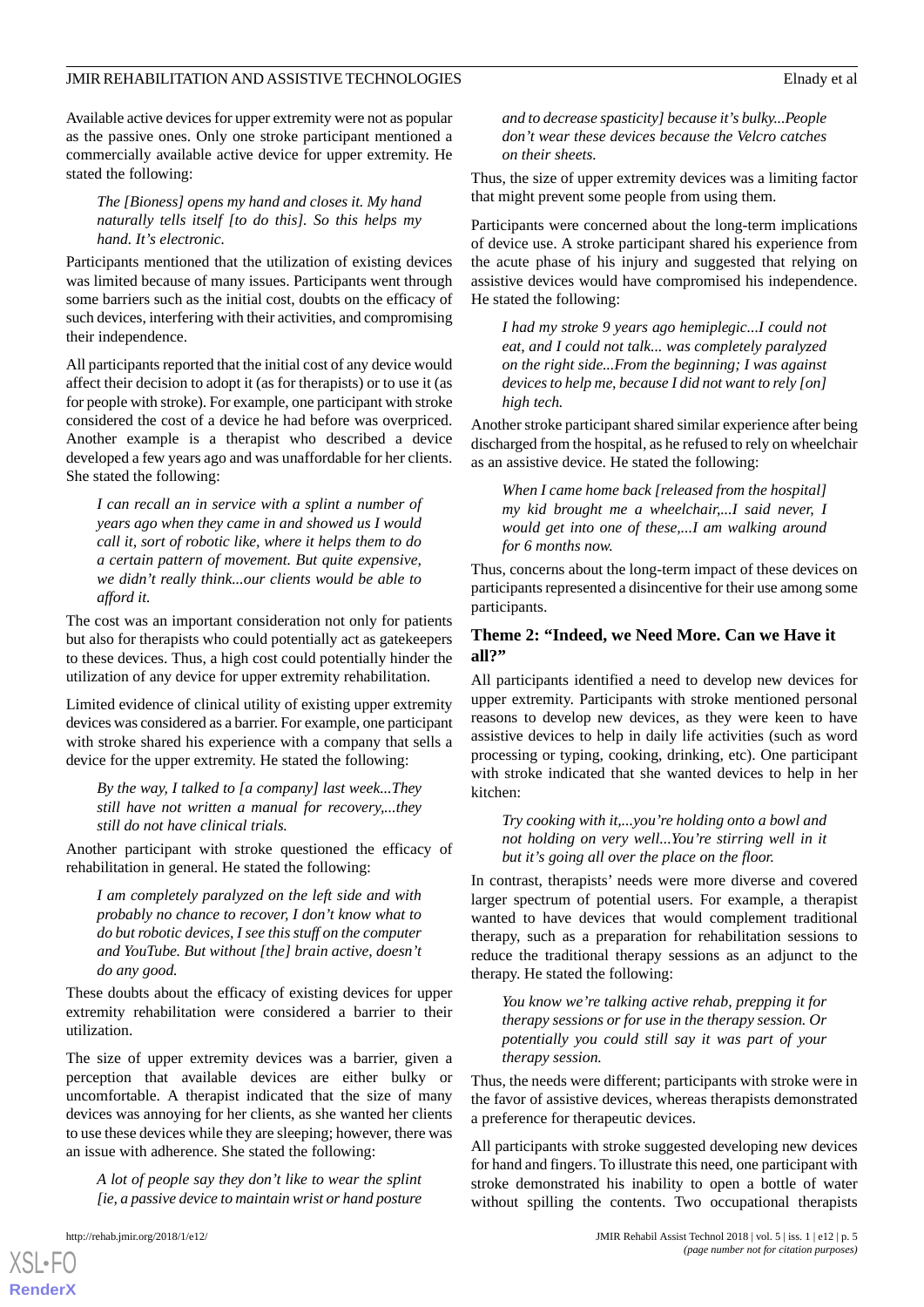supported the need to have new devices for distal control as a motivation of active engagement and for functional training:

*I think there would be pros to getting the distal because maybe if they [patients]start to activate their hand more, then we'll actually see better proximal, I think that the research shows we don't just lift our arms for the sake of lifting our arm[s], I mean you're always moving your upper limbs for a purpose.*

In contrast, 4 physiotherapists suggested having new devices for proximal control and stabilization; such devices would help decrease spasticity and the pain. A physiotherapist shared her thoughts about which joints considered important for upper extremity rehabilitation. She stated the following:

*I think by the end of the day, the stroke will be with proximal joints more. They have a lot of pain in the shoulder because they don't move [or] do anything with those joints.*

Thus, despite the perceived need to develop new devices, participants were not unanimous about which part of the upper limb should have the priority when designing new devices.

Participants had different opinions regarding the portability and ease of donning devices for upper extremity. All participants with stroke wanted new devices to be wearable and portable, like a garment. A participant with stroke emphasized the importance of having simple devices:

*Ease of insertion, you know for some people they only have one arm, you don't want something really complex, you know, get it on get it off easily.*

Therapist participants were in the favor of having comprehensive devices (ie, larger devices that could work across multiple joints) for the upper extremity. A therapist participant acknowledged that comprehensive devices would be more complicated; however, they would accommodate a broader spectrum of movements for functional training:

*If you're going to have something as a multi-joint, that would be awesome from a reach pattern perspective but then the complexity of the device, could be [too] much.*

Thus, portability and easiness of donning devices for upper extremity were critical issues for stroke participants, as they could facilitate their independence; they were less critical issues for therapists.

Participants had different opinions regarding which type of signals would be the best to control or trigger devices for the upper extremity. On one hand, there was considerable variation in the methods of activation preferred by participants with stroke, and no one approach dominated. A stroke participant suggested a novel method to control a wearable hand device only by looking at the device:

# *I want to be able to just look at the hand and put those two fingers together.*

On the other hand, therapists had more specific suggestions about signals that could be used to control or trigger these devices for distal or proximal joints. For example, a therapist

suggested using biosignals to activate these devices to augment relearning movement patterns:

*Brain activity would be cool, actually having them [patients] like think about the movement; it seems smart for somebody who had a stroke, which would be a good idea. EMG [electromyography] maybe if they're showing small amounts of muscle activity, so then they [patients] might then back learn the pattern more, and with that help for further activation.*

One therapist shared her experience with an exoskeleton used for lower extremity. She suggested having new devices that provide active engagement and thus provide more motivation. She stated the following:

*You can see how they get really happy when they can do something with the help of something, like for example, when I see the clients working with the robotic thing for walking, hope comes, so they can be more motivated to do it.*

Thus, developing devices that would provide active training may have positive psychological impacts in that success in training might motivate patients to practice more.

#### **Theme 3: Bumps on the Road**

In addition to the issues participants perceived above about existing devices for the upper extremity, participants identified other issues and concerns that would hinder the utilization of any newly developed devices. These concerns varied from the difficulty finding a single design that would fit every one, users' should be able to have the accessibility to such new devices, and finally, the way to set up and use these device should be as simple as possible.

All participants reflected that finding a single design is challenging, as it is difficult to identify a universal design that would work for all users. This concern was illustrated by one participant with stroke, who stated the following:

*Everyone has their own situation...We're talking about different things for different situations...there isn't one size fits all.*

Likewise, one therapist indicated that it is not clear which population would most likely use a robotic device, as there are many parameters involved, and it is difficult to decide on which joint should be the focus as it depends on client needs:

*Yeah it is very client dependent. If I try to think of the spectrum of my clients, it would be very difficult to say one.*

Two stroke participants reported that sometimes there were some tools or devices that would benefit them; however, they did not get access to these tools. One participant with stroke explained the following:

*Access to the tool you're using [...] might be an issue. They are not located anywhere you can use them. [People] might know about new devices or technologies; however, they are not available to every patient to use them.*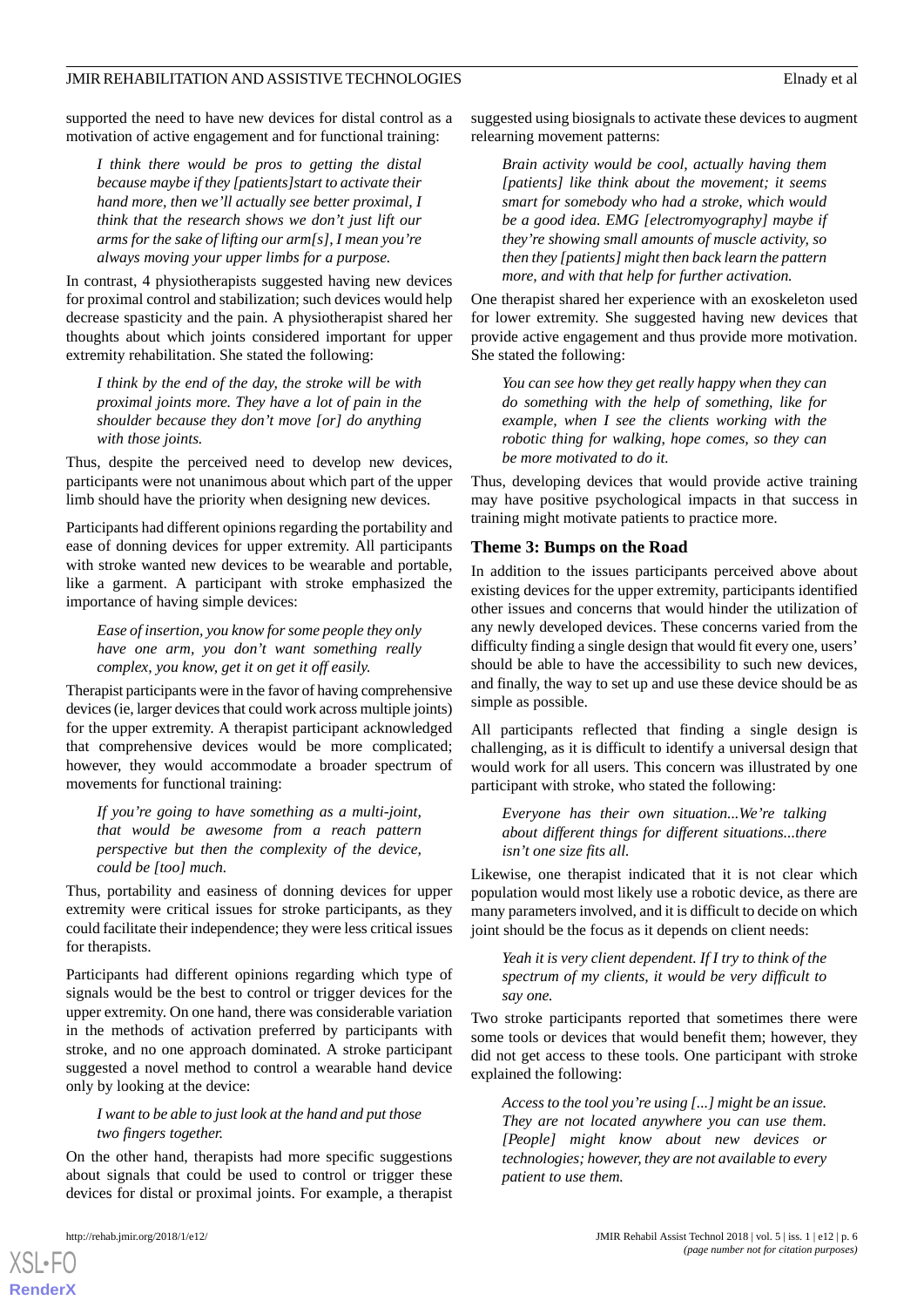Likewise, three therapists identified a concern about accessibility from a different point of view. One therapist illustrated that without financial support from a third party (eg, governments and insurance companies), the accessibility for any new developed devices would be limited:

*I think without [...] extended benefits, without insurance companies maybe buying into that, I think [only] relatively small grouping of clients would be able to afford it.*

Thus, having the accessibility to the right tools for rehabilitation or assistance was one of the concerns that would limit the utilization of any new device.

All therapists reported that the setup time was a concern when adopting new devices. A therapist reported that the setup time should not be more than 10 min:

*Oh gosh no, I would say 10 minutes max for me...and then every 6 months, you still [got to] be able to do it in 10 minutes.*

Another therapist acknowledged that using new devices is a learning process:

*I think something with the exoskeleton [for the lower extremity] I noticed for initially, I know it takes some learning and it gets a little bit better but initially they [users] seem to perceptually have a really hard time with what exactly is going on in the exoskeleton.*

Thus, setup time or complicated training requirements could limit adoption of new devices.

# *Discussion*

### **Principal Findings**

The objectives of this study were to explore users' perceptions about existing wearable robotic devices for upper extremity, to identify if there was a need to design and develop new devices for upper extremity, and to describe different factors that might affect the design of new devices and thus the required features for these devices. Earlier studies have investigated user's perception regarding specific robotic devices for upper extremity [[34\]](#page-9-14); however, to the best of our knowledge, this is the first study to explore users' perceptions regarding wearable robotic devices for the upper extremity generally, rather than being limited to a specific device. The study findings describe the perspectives of therapists and people with stroke who had previous experience with different upper extremity devices.

### **Theme 1: "They Exist, but..."**

The awareness that participants had about assistive technologies or devices is not surprising given previous research by Hughes et al [\[35](#page-9-15)] that found 92% of health care professionals had accessed information on assistive technologies, with 59% of them using assistive technologies or devices in their clinical practice, whereas 41% of patients and care givers had accessed information, with 44% of them using assistive technologies or devices. People with stroke showed more knowledge of existing devices for assistance over therapeutic devices, as their main goal is to perform their daily life activities independently.

Therapists showed more knowledge of existing therapeutic devices, as their main goal is to help people with neurological disorders to recover if possible. Although there is little evidence that passive devices (eg, splints and slings) improve motor function, reduce spasticity, or prevent contractures in the upper extremity [[36\]](#page-9-16), participants indicated that these interventions are still relatively common and had limited awareness of active devices for upper extremity, which have been recommended as an alternative [\[37](#page-9-17)]. The popularity of passive devices over active devices for the upper extremity reflects a tension between research evidence and the clinical practice, which appears ongoing as reported by Hughes et al [[35\]](#page-9-15).

The acceptability of novel interventions such as robotic devices requires careful weighing of the perceived benefits with the potential costs, which is described as the cost-effectiveness trade-off [[38\]](#page-9-18). Currently, there is a critical need for more experimental research that provides evidence about the efficacy of these devices [\[32](#page-9-12)] and better information about actual costs involved. For example, although participants in this study were concerned about the cost of these interventions, a study by Wagner et al [\[31](#page-9-11)] found no statistical difference between robotic rehabilitation cost and usual care cost. Ultimately, without a better understanding of the effectiveness of these devices and their cost to implement into practice, people with stroke and clinicians who work with them will be unable to make accurate determinations of their cost-effectiveness.

Concerns about not regaining functional independence is a barrier that may limit the utilization of wearable robotic devices for the upper extremity. Although there is controversy about how independence should be defined [[38,](#page-9-18)[39\]](#page-9-19), stroke participants in our study suggested depending on assistive devices would be stigmatizing. This finding is congruent with previous research done by Silvers [[40\]](#page-9-20) that concluded that people feel stigmatized by devices that signal loss of function. Similarly, Luborsky indicated that people with stroke may not choose to adopt new technologies that allow independent mobility if this makes them feel more visibly disabled [\[41](#page-9-21)].

### **Theme 2: "Indeed, we Need More. Can we Have it all?"**

This study reveals the existence of a strong desire to develop new devices for upper extremities. Interestingly, each set of participants (eg, people with stroke and therapists.) had their own reasons to have new devices for upper extremity. In general, therapists would like to have devices that complement the traditional therapy; this finding supports the study carried out by Hughes et al [\[35](#page-9-15)] where the authors concluded that robot-assisted movement therapy should only be used as an adjunct to conventional therapy to minimize unwanted compensatory movements. Despite recent efforts to reduce compensatory movements using automated feedback, Valdés et al [[42\]](#page-10-0), our finding emphasizes concerns about the unsupervised use of these devices by therapists, which may also reflect fears that robotic devices could reduce their role during rehabilitation.

Another tension that emerged in this study was related to concerns about portability vs complexity. People with stroke wanted these devices to be as simple as possible and allow users

```
XS-FO
RenderX
```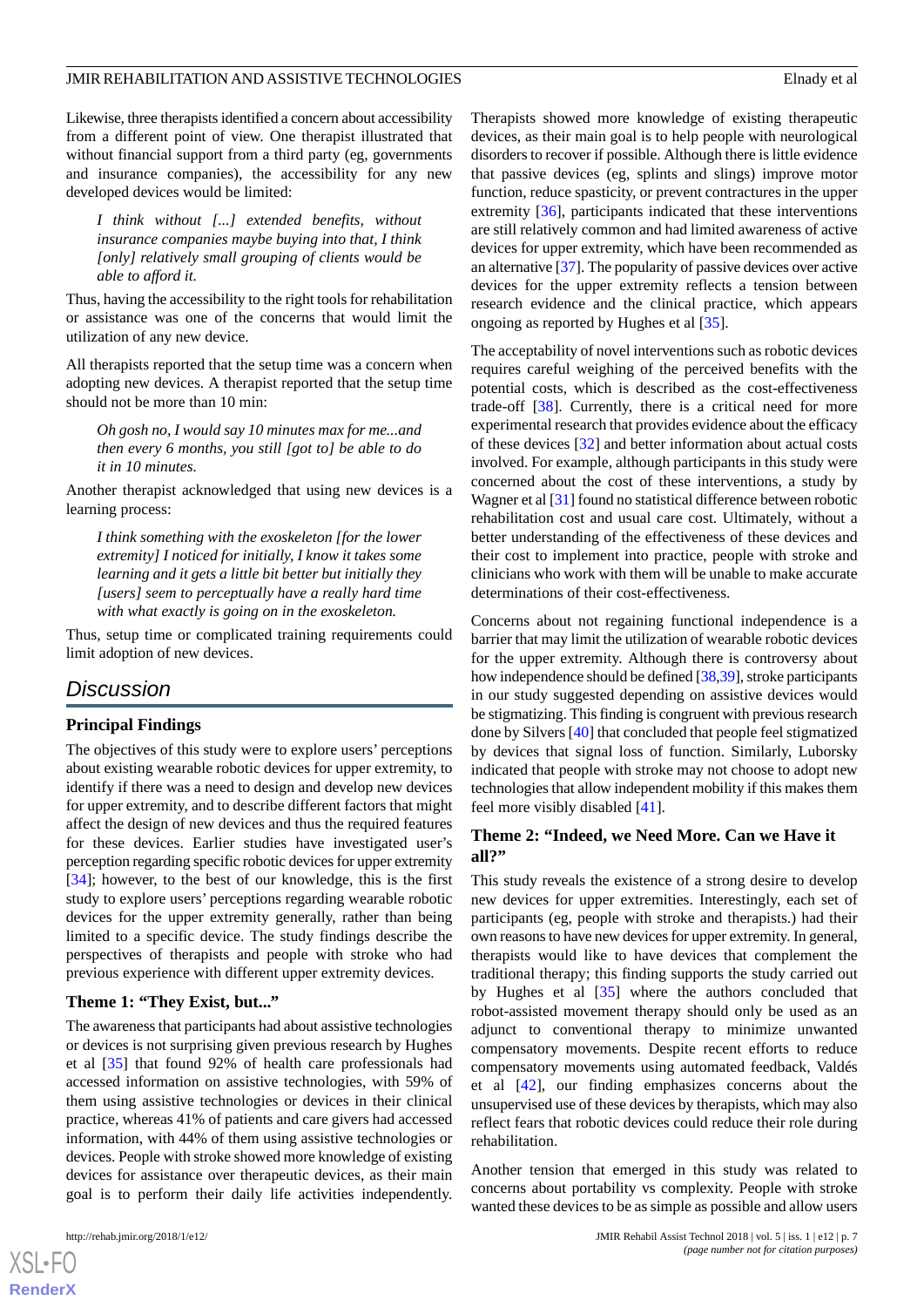to don and doff them without assistance. Research conducted by Colleen O'Brien Cherry et al [[43\]](#page-10-1) was congruent with our finding that users (people with stroke) wanted to have a device that is easy to wear and to use. The preference for therapists for a more complex device that covers a broader spectrum of patients is understandable given the heterogeneous populations they serve.

Our findings emphasize a desire for active devices that provide motivation. Acknowledging that active devices required control signals to be actuated, people with stroke suggested having simple control mechanisms (eg, the device could be triggered and moved by visual cues). Unlike verbal or auditory signals, this mechanism would draw less public attention to the user. In contrast, because the therapists were more interested in neuroplasticity augmentation, they preferred to use biosignals such as electroencephalography and electromyography to control such active devices. The simplicity of the active assistive devices that people with stroke are asking for might reflect concerns about the likeliness of recovery; thus, they may want devices to help in their daily activities regardless of any recovery goals. This variability in goal setting is congruent with previous studies by Lawler et al [\[44](#page-10-2)] and Dowswell at al [[45\]](#page-10-3) that concluded that recovery goals are relative, variable, and individually based.

# **Theme 3: Bumps on the Road**

In this study, some barriers were identified that would hamper the development of new devices for upper extremity and could potentially hinder their adoption. The heterogeneity of users represents a challenge for device development. Although the heterogeneity among the participants with stroke might be anticipated given that their needs and expectations from the assistive devices are diverse, the existence of such heterogeneity among occupational and physical therapists is interesting. These differences could be related to the different role they have in rehabilitation settings, as there may be more of a focus on hand function among occupational therapists [\[46](#page-10-4),[47\]](#page-10-5). Given these heterogeneities, finding a single solution that is accepted by the majority of the users' may not be possible.

The ease of access to commercially available technologies or technologies under development is a crucial barrier. Limited accessibility to available resources for rehabilitation or assistance technologies would slow down their adoption. This finding is congruent with a study by Hughes et al [\[35](#page-9-15)] that concluded that lack of information and access to assistive devices are the main reasons for their lack of adoption. Lack of funding for upper limb assistive technologies has previously been identified as an issue that hampers their development [[33\]](#page-9-13).

Ease of doffing and donning and setup time affect the acceptance for any new device for upper extremity. On the basis of the findings of our study, ease of application and setup times appear to be important considerations for device development. Our finding contradicted a study by Liu et al [[48\]](#page-10-6) where the authors concluded that therapists' effort expectancy was not a salient factor when adopting new technologies or devices. However, our findings are congruent with a study by Hughes et al [\[35](#page-9-15)] where the authors found that when developing a new device for the upper extremity, ease of setup and use was the most important factor identified by health care professionals and the second factor identified by the patients and their caregivers. Thus, for any future design of assistive devices for upper extremity, it is important to insure the ease of donning the device and setup time are considered.

# **Limitations**

Given the exploratory nature of this study, a number of limitations need to be acknowledged. There may be some issues with transferability given the nature of the study sample, which included 16 participants in total (8 people with stroke and 8 therapists) from one site. Although focus groups are more efficient than individual interviews, they have their own limitations, especially with heterogeneous groups. Moreover, despite efforts that were made to hear from everyone, some participant voices dominated the discussion. Furthermore, given time constraints within the focus groups, it was not always possible to clearly delineate the cause of all users' concerns.

# **Conclusions and Future Work**

This exploratory study investigated perspectives from two different populations (ie, people with stroke and therapists) regarding available wearable robotic devices for the upper extremity. Participants with stroke had more knowledge about passive devices over active ones despite equivocal evidence about the efficacy of passive devices, whereas therapists had more knowledge about existing therapeutic devices. In general, participants' experiences with available robotic devices for upper extremity were not positive because of multiple issues that included concerns about cost-effectiveness and concerns about the potential long-term loss of independence. Although participants supported the need to develop new robotic devices for the upper extremity, their needs were diverse.

This research lays the groundwork for a variety of future studies. This could include studies with a larger sample of participants representing more diverse age ranges, geographical locations, and patients with different neurological disorders (such as spinal cord injury or cerebral palsy patients) which could add to our study findings. Furthermore, future studies could investigate whether the gap between users' current activity levels and their desired activity levels influences their preferences regarding new robotic devices.

# **Acknowledgments**

This study was supported by the Natural Sciences and Engineering Research Council of Canada (NSERC) and the Canadian Institutes of Health Research (CHIR). The authors would like to acknowledge the participants for their time and valuable contributions in this research study. WBM was supported by a CIHR new investigator award.

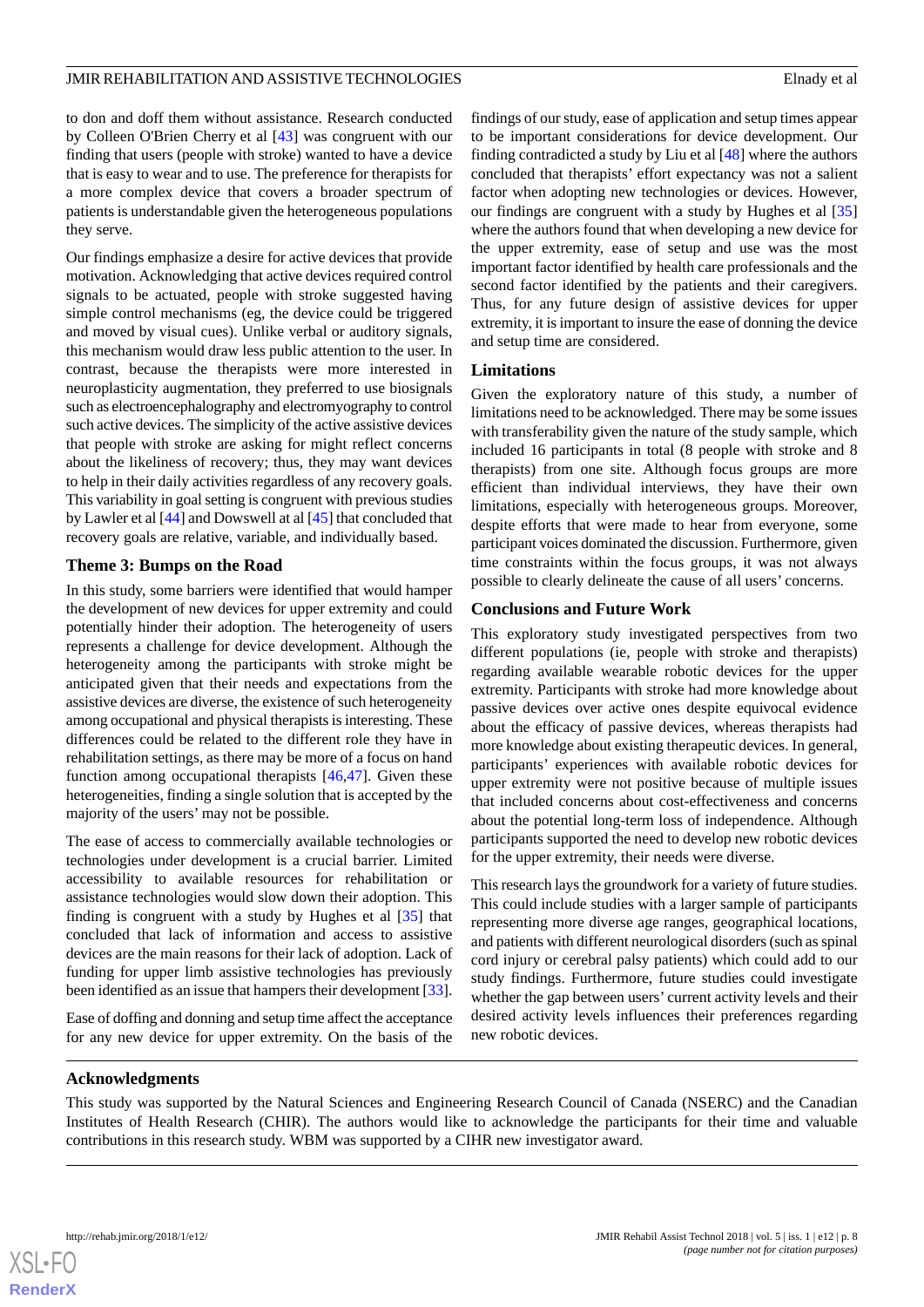# **Conflicts of Interest**

None declared.

# <span id="page-8-7"></span>**Multimedia Appendix 1**

Focus Group Interview Guide.

[[PDF File \(Adobe PDF File\), 58KB-Multimedia Appendix 1](https://jmir.org/api/download?alt_name=rehab_v5i1e12_app1.pdf&filename=691724126d53d409ccea12a0dab47f08.pdf)]

# <span id="page-8-0"></span>**References**

- <span id="page-8-1"></span>1. Writing Group Members, Mozaffarian D, Benjamin EJ, Go AS, Arnett DK, Blaha MJ, American Heart Association Statistics Committee, Stroke Statistics Subcommittee. Heart disease and stroke statistics-2016 update: a report from the American Heart Association. Circulation 2016 Jan 26;133(4):e38-360. [doi: 10.1161/CIR.00000000000000350] [Medline: [26673558](http://www.ncbi.nlm.nih.gov/entrez/query.fcgi?cmd=Retrieve&db=PubMed&list_uids=26673558&dopt=Abstract)]
- <span id="page-8-2"></span>2. Ovbiagele B, Goldstein LB, Higashida RT, Howard VJ, Johnston SC, Khavjou OA, American Heart Association Advocacy Coordinating Committee and Stroke Council. Forecasting the future of stroke in the United States: a policy statement from the American Heart Association and American Stroke Association. Stroke 2013 Aug;44(8):2361-2375 [[FREE Full text](http://stroke.ahajournals.org/cgi/pmidlookup?view=long&pmid=23697546)] [doi: [10.1161/STR.0b013e31829734f2\]](http://dx.doi.org/10.1161/STR.0b013e31829734f2) [Medline: [23697546\]](http://www.ncbi.nlm.nih.gov/entrez/query.fcgi?cmd=Retrieve&db=PubMed&list_uids=23697546&dopt=Abstract)
- <span id="page-8-4"></span><span id="page-8-3"></span>3. Reinkensmeyer DJ, Dietz V. Neurorehabilitation Technology. New York City: Springer International Publishing; 2016.
- 4. Pons JL, Ceres R, Caldern L. Introduction to Wearable Robotics. In: Pons PL, editor. Wearable Robots: Biomechatronic Exoskeletons. Chichester, UK: John Wiley & Sons, Ltd; 2008.
- 5. Loureiro RC, Harwin WS, Nagai K, Johnson M. Advances in upper limb stroke rehabilitation: a technology push. Med Biol Eng Comput 2011 Oct;49(10):1103-1118. [doi: [10.1007/s11517-011-0797-0\]](http://dx.doi.org/10.1007/s11517-011-0797-0) [Medline: [21773806](http://www.ncbi.nlm.nih.gov/entrez/query.fcgi?cmd=Retrieve&db=PubMed&list_uids=21773806&dopt=Abstract)]
- 6. Elnady AM, Zhang X, Xiao ZG, Yong X, Randhawa BK, Boyd L, et al. A single-session preliminary evaluation of an affordable BCI-controlled arm exoskeleton and motor-proprioception platform. Front Hum Neurosci 2015;9:168 [\[FREE](https://dx.doi.org/10.3389/fnhum.2015.00168) [Full text\]](https://dx.doi.org/10.3389/fnhum.2015.00168) [doi: [10.3389/fnhum.2015.00168\]](http://dx.doi.org/10.3389/fnhum.2015.00168) [Medline: [25870554](http://www.ncbi.nlm.nih.gov/entrez/query.fcgi?cmd=Retrieve&db=PubMed&list_uids=25870554&dopt=Abstract)]
- 7. Colombo R, Pisano F, Micera S, Mazzone A, Delconte C, Carrozza MC, et al. Robotic techniques for upper limb evaluation and rehabilitation of stroke patients. IEEE Trans Neural Syst Rehabil Eng 2005 Sep;13(3):311-324. [doi: [10.1109/TNSRE.2005.848352](http://dx.doi.org/10.1109/TNSRE.2005.848352)] [Medline: [16200755](http://www.ncbi.nlm.nih.gov/entrez/query.fcgi?cmd=Retrieve&db=PubMed&list_uids=16200755&dopt=Abstract)]
- 8. Fazekas G, Horvath M, Toth A. A novel robot training system designed to supplement upper limb physiotherapy of patients with spastic hemiparesis. Int J Rehabil Res 2006 Sep;29(3):251-254. [doi: [10.1097/01.mrr.0000230050.16604.d9\]](http://dx.doi.org/10.1097/01.mrr.0000230050.16604.d9) [Medline: [16900048](http://www.ncbi.nlm.nih.gov/entrez/query.fcgi?cmd=Retrieve&db=PubMed&list_uids=16900048&dopt=Abstract)]
- 9. Fazekas G, Horvath M, Troznai T, Toth A. Robot-mediated upper limb physiotherapy for patients with spastic hemiparesis: a preliminary study. J Rehabil Med 2007 Sep;39(7):580-582 [\[FREE Full text\]](https://www.medicaljournals.se/jrm/content/abstract/10.2340/16501977-0087) [doi: [10.2340/16501977-0087\]](http://dx.doi.org/10.2340/16501977-0087) [Medline: [17724559](http://www.ncbi.nlm.nih.gov/entrez/query.fcgi?cmd=Retrieve&db=PubMed&list_uids=17724559&dopt=Abstract)]
- 10. Xiao ZG, Elnady AM, Menon C. Control an exoskeleton for forearm rotation using FMG. : IEEE; 2014 Presented at: 2014 5th IEEE RAS & EMBS International Conference on Biomedical Robotics and Biomechatronics; August 12-15, 2014; Sao Paulo, Brazil p. 591-596. [doi: [10.1109/BIOROB.2014.6913842\]](http://dx.doi.org/10.1109/BIOROB.2014.6913842)
- 11. Ziai A, Menon C. Comparison of regression models for estimation of isometric wrist joint torques using surface electromyography. J Neuroeng Rehabil 2011 Sep 26;8:56 [[FREE Full text](https://jneuroengrehab.biomedcentral.com/articles/10.1186/1743-0003-8-56)] [doi: [10.1186/1743-0003-8-56\]](http://dx.doi.org/10.1186/1743-0003-8-56) [Medline: [21943179](http://www.ncbi.nlm.nih.gov/entrez/query.fcgi?cmd=Retrieve&db=PubMed&list_uids=21943179&dopt=Abstract)]
- 12. Chengani R, Delva ML, Sakr M, Menon C. Pilot study on strategies in sensor placement for robust hand/wrist gesture classification based on movement related changes in forearm volume. 2016 Presented at: 2016 IEEE Healthcare Innovation Point-Of-Care Technologies Conference (HI-POCT); November 9-11, 2016; Cancun, Mexico p. 46-49. [doi: [10.1109/HIC.2016.7797693](http://dx.doi.org/10.1109/HIC.2016.7797693)]
- 13. Elnady AM, Mohamadzadeh S, Jiang X, Menon C. Image processing approach to generate a control signal to drive an exoskeleton for upper extremity rehabilitation. 2016 Presented at: 2016 IEEE Canadian Conference on Electrical and Computer Engineering (CCECE); May 15-18, 2016; Vancouver, BC, Canada p. 1-4. [doi: [10.1109/CCECE.2016.7726667](http://dx.doi.org/10.1109/CCECE.2016.7726667)]
- <span id="page-8-5"></span>14. Elnady AM, Zhang X, Randhawa BK, Menon C. Quantitative assessment of motor-proprioceptive deficits in nonparetic arm after stroke via a two-DOF passive manipulandum. 2016 Presented at: 2016 6th IEEE International Conference on Biomedical Robotics and Biomechatronics (BioRob); June 26-29, 2016; Singapore p. 667-672. [doi: [10.1109/BIOROB.2016.7523702](http://dx.doi.org/10.1109/BIOROB.2016.7523702)]
- <span id="page-8-6"></span>15. Herrnstadt G, Alavi N, Randhawa BK, Boyd LA, Menon C. Bimanual elbow robotic orthoses: preliminary investigations on an impairment force-feedback rehabilitation method. Front Hum Neurosci 2015;9:169 [[FREE Full text\]](https://dx.doi.org/10.3389/fnhum.2015.00169) [doi: [10.3389/fnhum.2015.00169\]](http://dx.doi.org/10.3389/fnhum.2015.00169) [Medline: [25870555\]](http://www.ncbi.nlm.nih.gov/entrez/query.fcgi?cmd=Retrieve&db=PubMed&list_uids=25870555&dopt=Abstract)
- 16. Looned R, Webb J, Xiao ZG, Menon C. Assisting drinking with an affordable BCI-controlled wearable robot and electrical stimulation: a preliminary investigation. J Neuroeng Rehabil 2014 Apr 07;11:51 [[FREE Full text](https://jneuroengrehab.biomedcentral.com/articles/10.1186/1743-0003-11-51)] [doi: [10.1186/1743-0003-11-51\]](http://dx.doi.org/10.1186/1743-0003-11-51) [Medline: [24708603\]](http://www.ncbi.nlm.nih.gov/entrez/query.fcgi?cmd=Retrieve&db=PubMed&list_uids=24708603&dopt=Abstract)
- 17. Endsley M. Designing for Situation Awareness: An Approach to User-Centered Design. Boca Raton: CRC Press; 2016.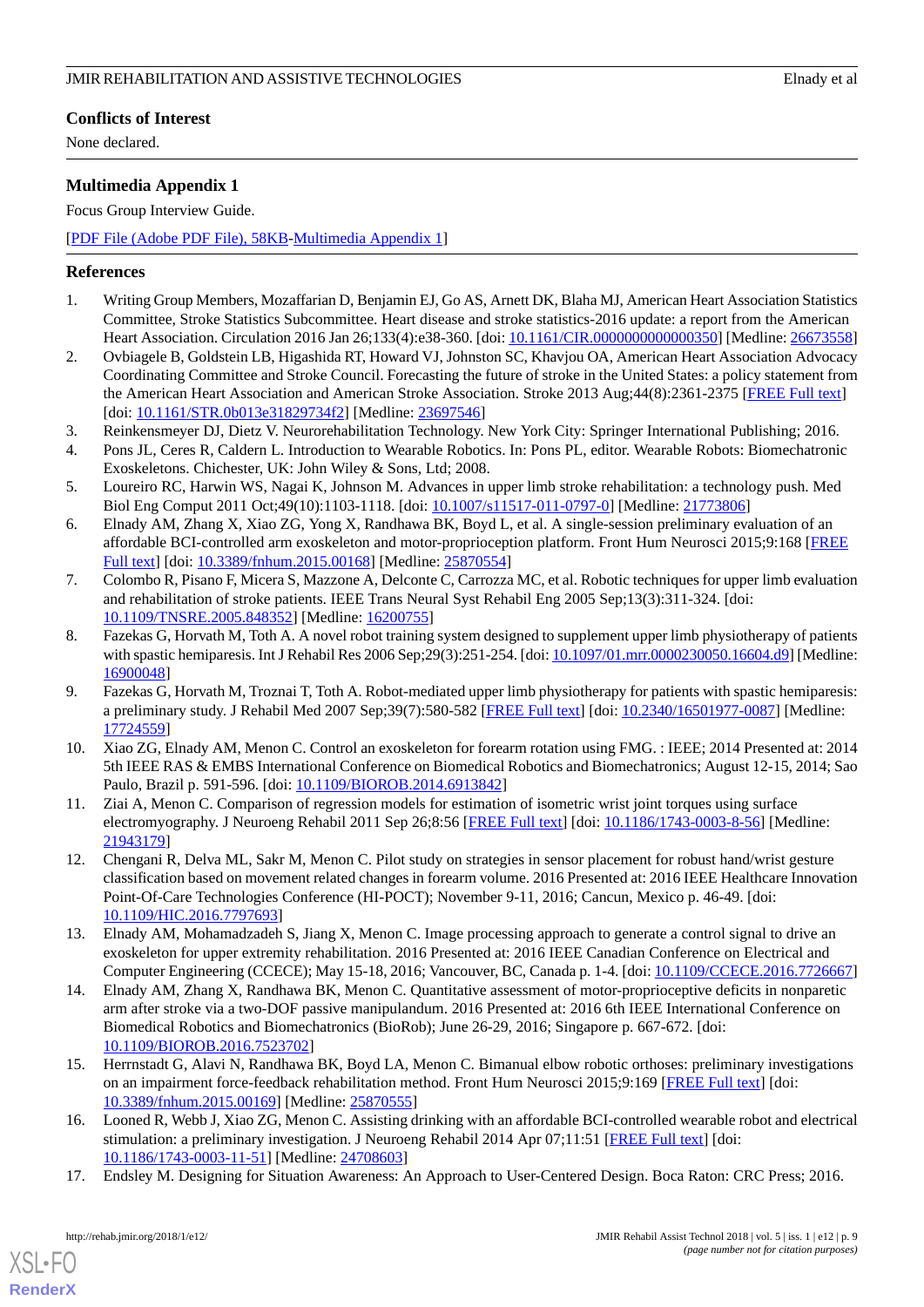- <span id="page-9-0"></span>18. Keates S, Clarkson J. Countering Design Exclusion: An Introduction to Inclusive Design. London: Springer-Verlag; 2003:438-453.
- <span id="page-9-1"></span>19. Redström J. Towards user design? On the shift from object to user as the subject of design. Design Stud 2006 Mar;27(2):123-139. [doi: [10.1016/j.destud.2005.06.001](http://dx.doi.org/10.1016/j.destud.2005.06.001)] [Medline: [25904163](http://www.ncbi.nlm.nih.gov/entrez/query.fcgi?cmd=Retrieve&db=PubMed&list_uids=25904163&dopt=Abstract)]
- <span id="page-9-3"></span><span id="page-9-2"></span>20. Gulliksen J, Göransson B, Boivie I, Blomkvist S, Persson J, Cajander Å. Key principles for user-centred systems design. Behav Inf Technol 2003 Nov;22(6):397-409. [doi: [10.1080/01449290310001624329\]](http://dx.doi.org/10.1080/01449290310001624329)
- <span id="page-9-4"></span>21. Norman D, Draper S. New perspectives on human-computer interaction. In: Norman D, editor. User Centered System Design. Boca Raton: CRC Press; 1986:544.
- <span id="page-9-5"></span>22. Department of Health and Human Services. Usability. Benefits of User-Centered Design URL: [https://www.usability.gov/](https://www.usability.gov/node/2871) [node/2871](https://www.usability.gov/node/2871) [accessed 2018-04-10] [[WebCite Cache ID 6yaJN9Xhn](http://www.webcitation.org/

                                            6yaJN9Xhn)]
- 23. Lund ML, Nygård L. Incorporating or resisting assistive devices: different approaches to achieving a desired occupational self-image. OTJR (Thorofare N J) 2016 Jun 23;23(2):67-75. [doi: [10.1177/153944920302300204\]](http://dx.doi.org/10.1177/153944920302300204)
- 24. Krantz O. Assistive devices utilisation in activities of everyday life--a proposed framework of understanding a user perspective. Disabil Rehabil Assist Technol 2012 May;7(3):189-198. [doi: [10.3109/17483107.2011.618212](http://dx.doi.org/10.3109/17483107.2011.618212)] [Medline: [22375736](http://www.ncbi.nlm.nih.gov/entrez/query.fcgi?cmd=Retrieve&db=PubMed&list_uids=22375736&dopt=Abstract)]
- <span id="page-9-6"></span>25. Hochstenbach-Waelen A, Seelen HA. Embracing change: practical and theoretical considerations for successful implementation of technology assisting upper limb training in stroke. J Neuroeng Rehabil 2012 Aug 02;9:52 [\[FREE Full](https://jneuroengrehab.biomedcentral.com/articles/10.1186/1743-0003-9-52) [text](https://jneuroengrehab.biomedcentral.com/articles/10.1186/1743-0003-9-52)] [doi: [10.1186/1743-0003-9-52\]](http://dx.doi.org/10.1186/1743-0003-9-52) [Medline: [22856548\]](http://www.ncbi.nlm.nih.gov/entrez/query.fcgi?cmd=Retrieve&db=PubMed&list_uids=22856548&dopt=Abstract)
- <span id="page-9-7"></span>26. Glegg SM, Holsti L, Velikonja D, Ansley B, Brum C, Sartor D. Factors influencing therapists' adoption of virtual reality for brain injury rehabilitation. Cyberpsychol Behav Soc Netw 2013 May;16(5):385-401. [doi: [10.1089/cyber.2013.1506\]](http://dx.doi.org/10.1089/cyber.2013.1506) [Medline: [23713844](http://www.ncbi.nlm.nih.gov/entrez/query.fcgi?cmd=Retrieve&db=PubMed&list_uids=23713844&dopt=Abstract)]
- <span id="page-9-9"></span><span id="page-9-8"></span>27. Krueger R, Casey MA. Focus Groups: A Practical Guide for Applied Research. Thousand Oaks, CA: Sage Publications; 2009.
- <span id="page-9-10"></span>28. Wall AL. Evaluating an undergraduate unit using a focus group. Qual Assur Educ 2001 Mar;9(1):23-31. [doi: [10.1108/09684880110381300\]](http://dx.doi.org/10.1108/09684880110381300)
- 29. Hines T. An evaluation of two qualitative methods (focus group interviews and cognitive maps) for conducting research into entrepreneurial decision making. Qual Mark Res 2000 Mar;3(1):7-16. [doi: [10.1108/13522750010310406](http://dx.doi.org/10.1108/13522750010310406)]
- <span id="page-9-11"></span>30. Tong A, Sainsbury P, Craig J. Consolidated criteria for reporting qualitative research (COREQ): a 32-item checklist for interviews and focus groups. Int J Qual Health Care 2007 Dec;19(6):349-357 [\[FREE Full text\]](http://intqhc.oxfordjournals.org/cgi/pmidlookup?view=long&pmid=17872937) [doi: [10.1093/intqhc/mzm042\]](http://dx.doi.org/10.1093/intqhc/mzm042) [Medline: [17872937](http://www.ncbi.nlm.nih.gov/entrez/query.fcgi?cmd=Retrieve&db=PubMed&list_uids=17872937&dopt=Abstract)]
- <span id="page-9-13"></span><span id="page-9-12"></span>31. McColl MA, Roberts L, Smith E, Miller B. Sci-bc-database. 2015. Policy governing support for mobility aids for people with disabilities in Canada URL: [https://sci-bc-database.ca/wp-content/uploads/2015/11/](https://sci-bc-database.ca/wp-content/uploads/2015/11/Policy-Governing-Support-for-Mobility-Aids-for-People-with-Disabilities-in-Canada.pdf) [Policy-Governing-Support-for-Mobility-Aids-for-People-with-Disabilities-in-Canada.pdf](https://sci-bc-database.ca/wp-content/uploads/2015/11/Policy-Governing-Support-for-Mobility-Aids-for-People-with-Disabilities-in-Canada.pdf) [accessed 2018-04-10] [\[WebCite](http://www.webcitation.org/

                                            6yaKSeeDK) [Cache ID 6yaKSeeDK\]](http://www.webcitation.org/

                                            6yaKSeeDK)
- <span id="page-9-14"></span>32. Clarke V, Braun V. Thematic analysis. In: Teo T, editor. Encyclopedia of Critical Psychology. New York: Springer; 2014:1947-1952.
- <span id="page-9-15"></span>33. Adams V, Kaufman SR. Ethnography and the making of modern health professionals. Cult Med Psychiatry 2011 Jun;35(2):313-320. [doi: [10.1007/s11013-011-9216-0\]](http://dx.doi.org/10.1007/s11013-011-9216-0) [Medline: [21541822](http://www.ncbi.nlm.nih.gov/entrez/query.fcgi?cmd=Retrieve&db=PubMed&list_uids=21541822&dopt=Abstract)]
- <span id="page-9-16"></span>34. Almenara M, Cempini M, Gómez C, Cortese M, Martín C, Medina J, et al. Usability test of a hand exoskeleton for activities of daily living: an example of user-centered design. Disabil Rehabil Assist Technol 2017 Jan;12(1):84-96. [doi: [10.3109/17483107.2015.1079653\]](http://dx.doi.org/10.3109/17483107.2015.1079653) [Medline: [26376019\]](http://www.ncbi.nlm.nih.gov/entrez/query.fcgi?cmd=Retrieve&db=PubMed&list_uids=26376019&dopt=Abstract)
- <span id="page-9-17"></span>35. Hughes AM, Burridge JH, Demain SH, Ellis-Hill C, Meagher C, Tedesco-Triccas L, et al. Translation of evidence-based assistive technologies into stroke rehabilitation: users' perceptions of the barriers and opportunities. BMC Health Serv Res 2014 Mar 12;14:124 [[FREE Full text\]](https://bmchealthservres.biomedcentral.com/articles/10.1186/1472-6963-14-124) [doi: [10.1186/1472-6963-14-124](http://dx.doi.org/10.1186/1472-6963-14-124)] [Medline: [24620739](http://www.ncbi.nlm.nih.gov/entrez/query.fcgi?cmd=Retrieve&db=PubMed&list_uids=24620739&dopt=Abstract)]
- <span id="page-9-18"></span>36. Teasell R, Foley N, Salter K, Bhogal S, Jutai J, Speechley M. Evidence-based review of stroke rehabilitation: executive summary, 12th edition. Top Stroke Rehabil 2009;16(6):463-488. [doi: [10.1310/tsr1606-463\]](http://dx.doi.org/10.1310/tsr1606-463) [Medline: [20139049](http://www.ncbi.nlm.nih.gov/entrez/query.fcgi?cmd=Retrieve&db=PubMed&list_uids=20139049&dopt=Abstract)]
- <span id="page-9-20"></span><span id="page-9-19"></span>37. Formaggio E, Storti SF, Boscolo Galazzo I, Gandolfi M, Geroin C, Smania N, et al. Modulation of event-related desynchronization in robot-assisted hand performance: brain oscillatory changes in active, passive and imagined movements. J Neuroeng Rehabil 2013 Feb 26;10:24 [[FREE Full text](https://jneuroengrehab.biomedcentral.com/articles/10.1186/1743-0003-10-24)] [doi: [10.1186/1743-0003-10-24\]](http://dx.doi.org/10.1186/1743-0003-10-24) [Medline: [23442349](http://www.ncbi.nlm.nih.gov/entrez/query.fcgi?cmd=Retrieve&db=PubMed&list_uids=23442349&dopt=Abstract)]
- <span id="page-9-21"></span>38. Russell LB, Gold MR, Siegel JE, Daniels N, Weinstein MC. The role of cost-effectiveness analysis in health and medicine. Panel on Cost-Effectiveness in Health and Medicine. J Am Med Assoc 1996 Oct 09;276(14):1172-1177. [Medline: [8827972\]](http://www.ncbi.nlm.nih.gov/entrez/query.fcgi?cmd=Retrieve&db=PubMed&list_uids=8827972&dopt=Abstract)
- 39. Portacolone E. The myth of independence for older Americans living alone in the Bay Area of San Francisco: a critical reflection. Ageing Soc 2011 May 16;31(05):803-828. [doi: [10.1017/S0144686X10001169\]](http://dx.doi.org/10.1017/S0144686X10001169)
- 40. Silvers A. Better than new! Ethics for assistive technologists. In: Oishi MM, Mitchell IM, Van der Loos HF, editors. Design and Use of Assistive Technology. New York: Springer; 2011:3-15.
- 41. Luborsky MR. Sociocultural factors shaping technology usage: fulfilling the promise. Technol Disabil 1993 Jan 01;2(1):71-78 [[FREE Full text](http://europepmc.org/abstract/MED/25530692)] [doi: [10.3233/TAD-1993-2110](http://dx.doi.org/10.3233/TAD-1993-2110)] [Medline: [25530692\]](http://www.ncbi.nlm.nih.gov/entrez/query.fcgi?cmd=Retrieve&db=PubMed&list_uids=25530692&dopt=Abstract)